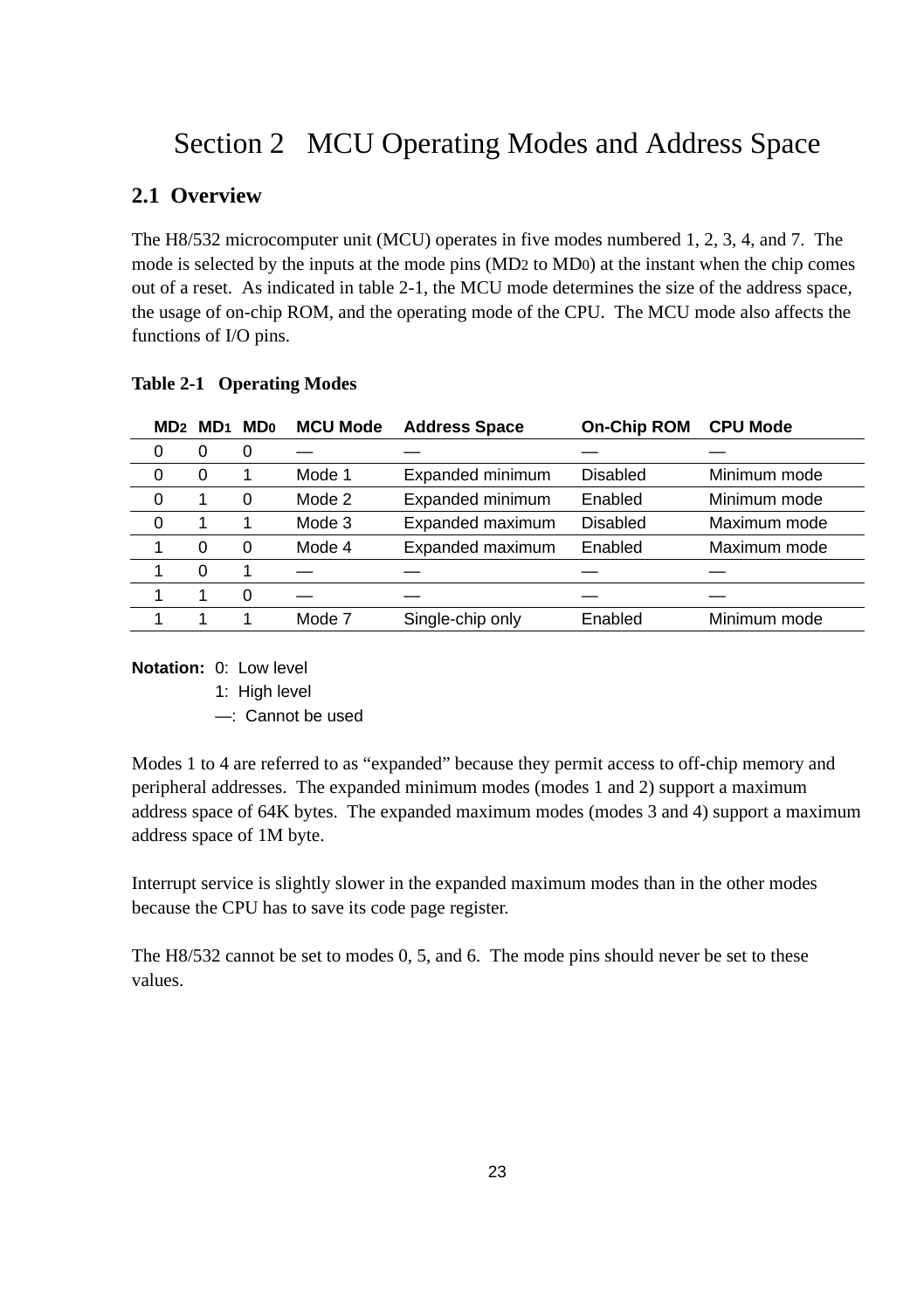# **2.2 Mode Descriptions**

The five MCU modes are described below. For further information on the I/O pin functions in each mode, see section 9, "I/O Ports."

**Mode 1 (Expanded Minimum Mode):** Mode 1 supports a maximum 64K-byte address space which does not include any on-chip ROM. Ports 1 to 5 are used for bus lines and bus control signals as follows:

Control signals: Ports 1\* and 2 Data bus: Port 3 Address bus: Ports 4 and 5

\* The functions of individual pins of port 1 are software-selectable.

**Mode 2 (Expanded Minimum Mode):** Mode 2 supports a maximum 64K-byte address space of which the first 32K bytes are in on-chip ROM. Ports 1 to 5 are used for bus lines and bus control signals as follows:

Control signals: Ports 1\* and 2 Data bus: Port 3 Address bus: Ports 4 and 5\*

\* The functions of individual pins in ports 1 and 5 are software-selectable.

**Note:** In mode 2, port 5 is initially a general-purpose input port. Software must change it to output before using it for the address bus. See section 9.6, "Port 5" for details. The following instruction makes all pins of port 5 into output pins:

MOV.B #H'FF, @H'FF88\*

\* H'xx or H'xxxx express the hexadecimal number.

**Mode 3 (Expanded Maximum Mode):** Mode 3 supports a maximum 1M-byte address space which does not include any on-chip ROM. Ports 1 to 6 are used for bus lines and bus control signals as follows:

Control signals: Ports 1\* and 2 Data bus: Port 3 Address bus: Ports 4, 5, and 6

\* The functions of individual pins of port 1 are software-selectable.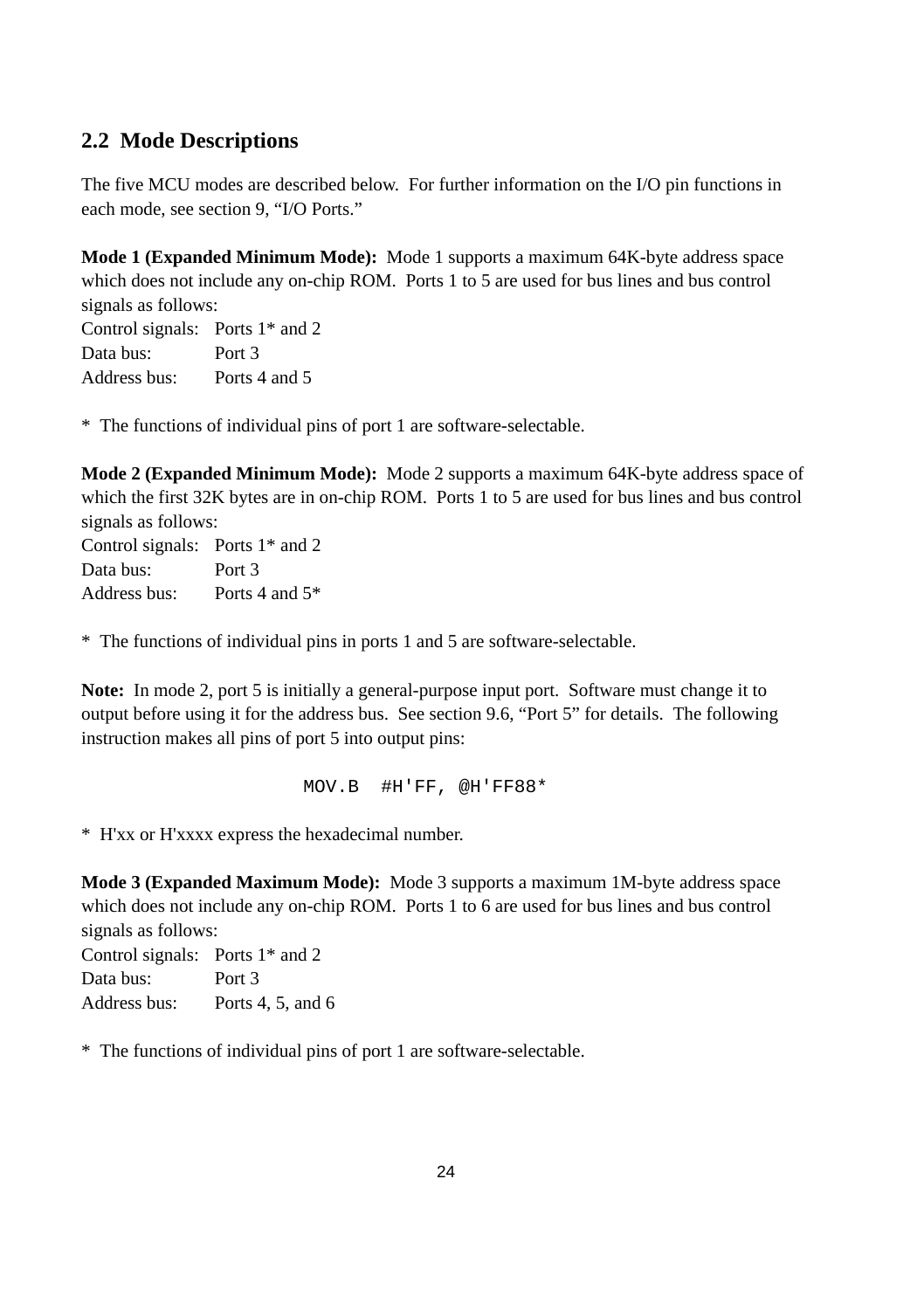**Mode 4 (Expanded Maximum Mode):** Mode 4 supports a maximum 1M-byte address space of which the first 32K bytes are in on-chip ROM. Ports 1 to 6 are used for bus lines and bus control signals as follows: Control signals: Ports 1\* and 2 Data bus: Port 3

Address bus: Ports 4, 5\*, and 6\*

\* The functions of individual pins in ports 1, 5, and 6 are software-selectable.

**Note:** In mode 4, ports 5 and 6 are initially general-purpose input ports. Software must change them to output before using them for the address bus. See section 9.6, "Port 5" and 10.7, "Port 6" for details. The following instruction sets all pins of ports 5 and 6 to output:

MOV.W #H'FFFF, @H'FF88

**Mode 7 (Single-Chip Mode):** In this mode all memory is on-chip, in 32K bytes of ROM and 1K byte of RAM. It is not possible to access off-chip addresses.

The single-chip mode provides the maximum number of ports. All the pins associated with the address and data buses in the expanded modes are available as general-purpose input/output ports in the single-chip mode.

# **2.3 Address Space Map**

## **2.3.1 Page Segmentation**

The H8/532's address space is segmented into 64K-byte pages. In the single-chip mode and expanded minimum modes there is just one page: page 0. In the expanded maximum modes there can be up to 16 pages. Figure 2-1 shows the address space in each mode and indicates which parts are on- and off-chip.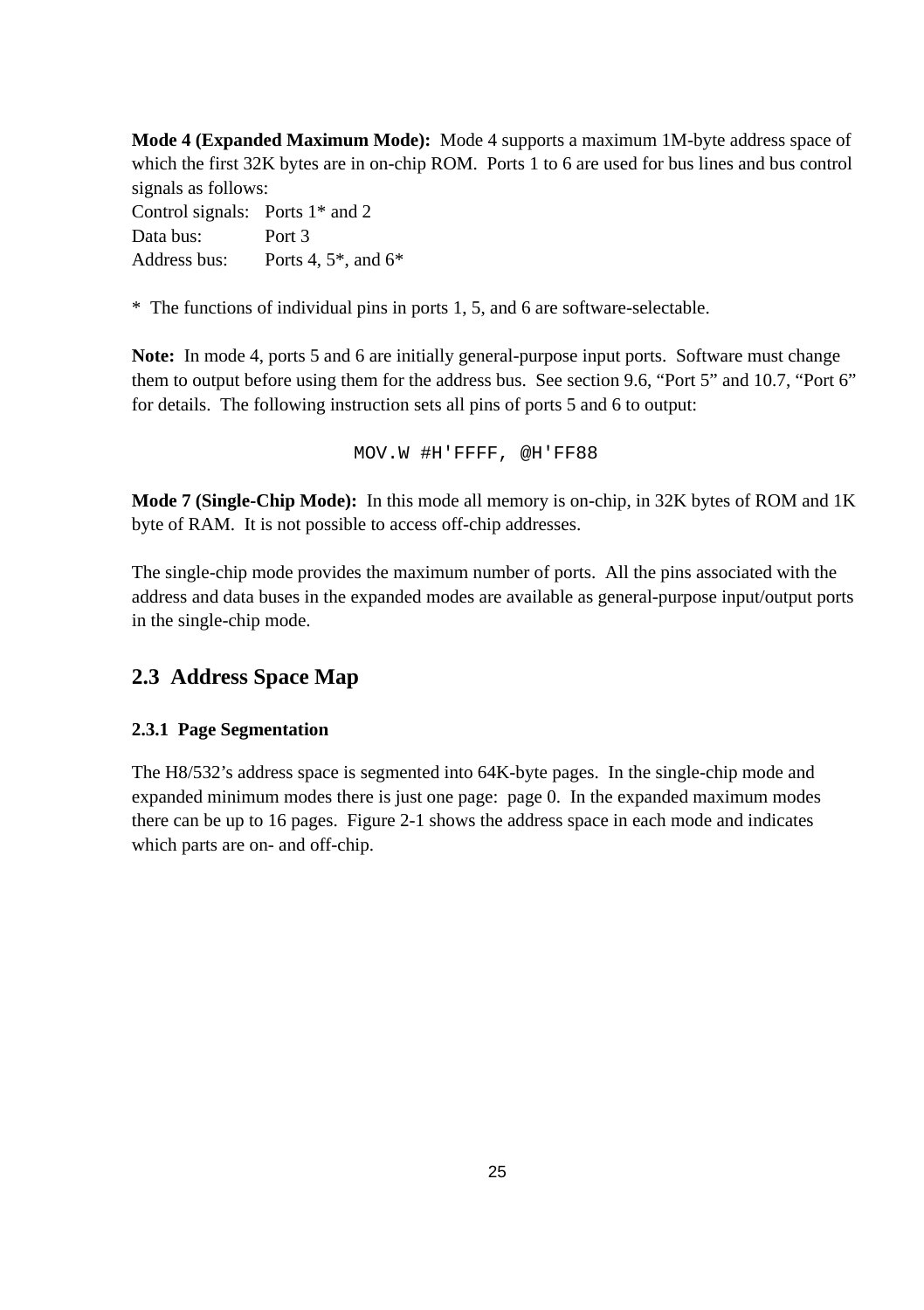

**Figure 2-1 Address Space in Each Mode**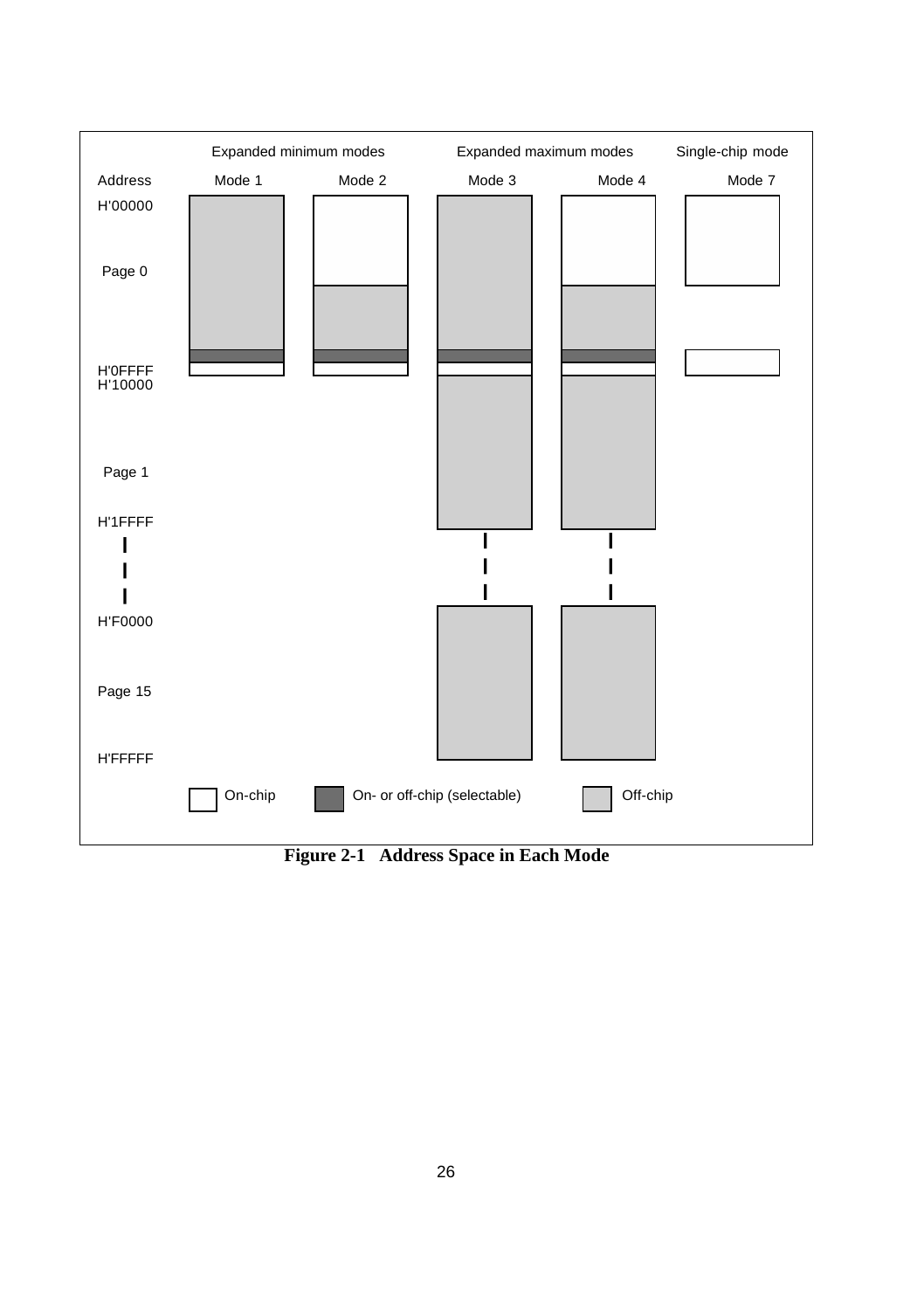## **2.3.2 Page 0 Address Allocations**

The high and low address areas in page 0 are reserved for registers and vector tables.

**Vector Tables:** The low address area contains the exception vector table and DTC vector table. The CPU accesses the exception vector table to obtain the addresses of user-coded exceptionhandling routines. The DTC vector table contains pointers to tables of register information used by the on-chip chip data transfer controller. The size of these tables depends on the CPU operating mode. Details are given in section 4.1.3, "Exception Factors and Vector Table," section 5.2.3, "Interrupt Vector Table," and section 6.3.2, "DTC Vector Table."

In modes 2 and 4 the vector tables are located in on-chip ROM. In modes 1, 3, and 7 the vector tables are in external memory.

**Register Field:** The highest 128 addresses in page 0 (addresses H'FF80 to H'FFFF) belong to control, status, and data registers used by the I/O ports and on-chip supporting modules. Program code cannot be located at these addresses.

The CPU accesses addresses in this register field like other addresses in the address space. By reading and writing at these addresses the CPU controls the on-chip supporting modules and communicates via the I/O ports. A complete map of the register field is given in appendix B.

**On-Chip RAM:** One of the control registers in the register field is a RAM control register (RAMCR) containing a RAM enable bit (RAME) that enables or disables the 1-kbyte on-chip RAM. When this bit is set to "1" (its default value), addresses H'FFB0 to H'FF7F are located onchip. When this bit is cleared to "0," these addresses are located in external memory and the onchip RAM is not used. See section 16, "RAM" for further information.

The RAME bit is bit 7 at address H'FFF9.

## **Coding Example:**

To enable on-chip RAM: BSET.B #7, @H'FFF9 To disable on-chip RAM: BCLR.B #7, @H'FFF9

**Note:** If on-chip RAM is disabled in the single-chip mode, access to addresses H'FFB0 to H'FF7F causes an address error.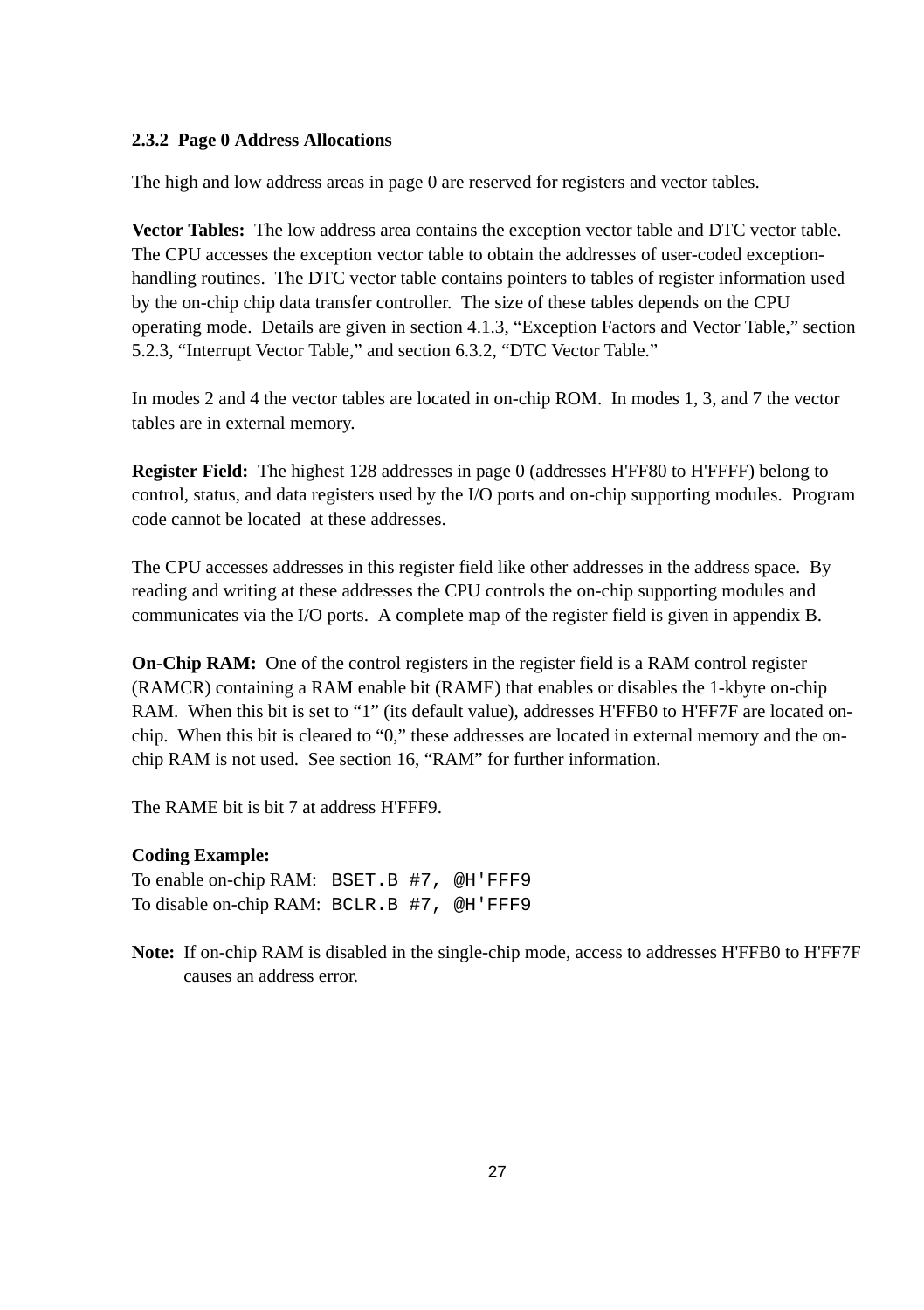Figure 2-2 is a map of page 0 of the address space.



**Figure 2-2 Map of Page 0**